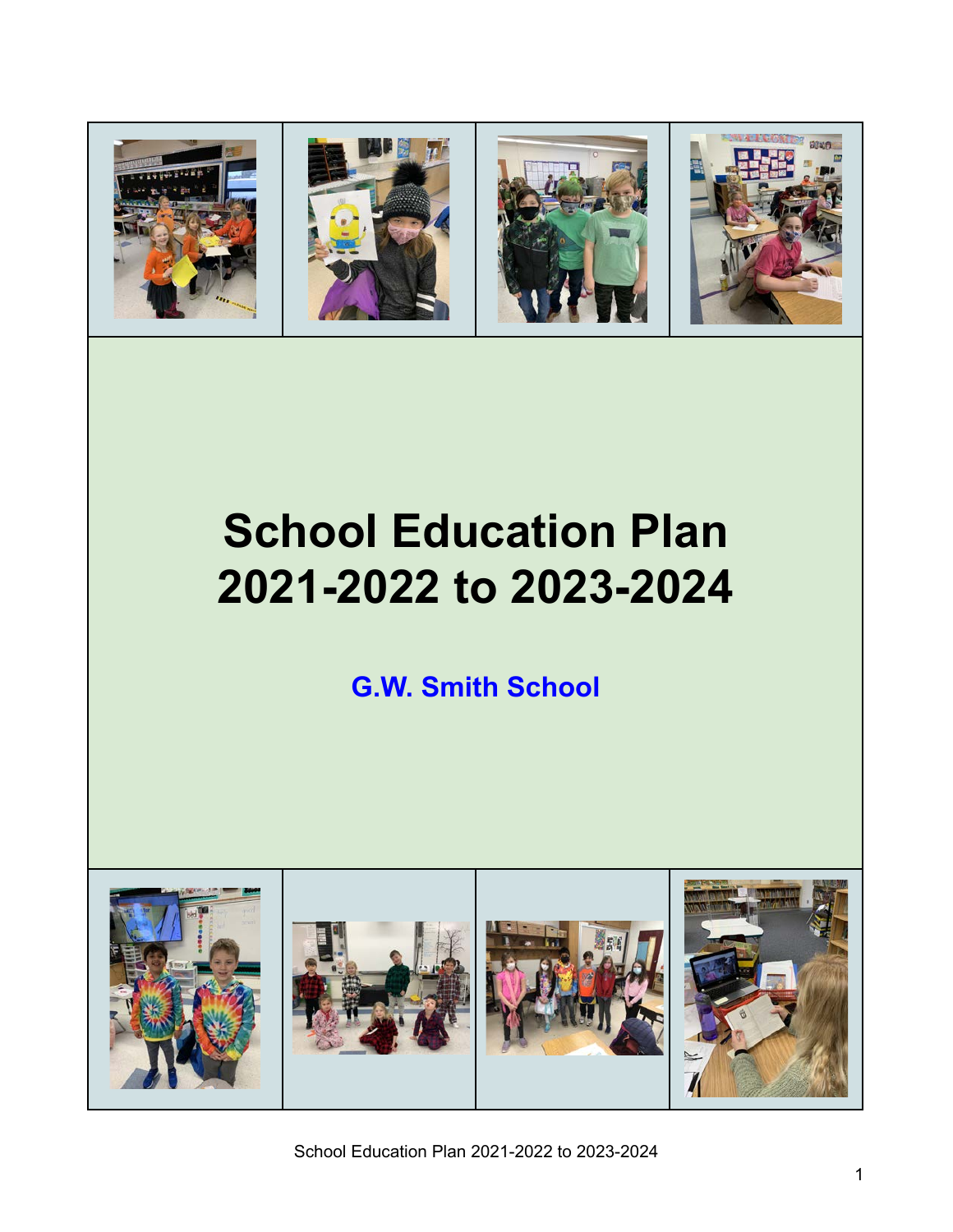## **G.W. Smith School**

17 Springfield Avenue Red Deer, Alberta, T4N 0C6 Phone: (403) 346-3838 Website: http://gwsmith.rdpsd.ab.ca School Administration: Principal: Jason Moline Vice Principal: Aaron Langstraat

## **School Profile:**

Our attendance area includes Sunnybrook, Sunnybrook South, Anders, Victoria Park, Aspen Ridge, and Anders on the Lake.

Anticipated Student Enrolment: 210 FTE

Anticipated Staff Profile:

- 14 Teachers (13.0 FTE)
- 10 Classified Staff (8.5 FTE)
- 2 Facility Services Staff (1.3 FTE)
- **26 Total Staff**

#### **Vision, Mission, Beliefs:**

School Mission - The Mission of G.W. Smith School is to create a caring, cooperative community of learners and to nurture high standards of behaviour and achievement.

School Vision - We believe that the most promising strategy for achieving the mission of G.W. Smith School is to develop our capacity to function as a professional learning community. We envision a school in which staff:

- Unite to achieve a common purpose and clear goals;
- Work together in collaborative teams;
- Seek and implement strategies for improving student achievement on a continuing basis;
- Monitor each students' progress; and
- Demonstrate a personal commitment to the academic success and general well-being of all students

## **Opportunities and Challenges:**

This year we will focus on meeting all student needs through RDPSD's "Recovery" plan. We will do this through differentiated instruction, timely supports, and effective transitions. We will continue to explore new writing programs and strategies and effective integration of experiential learning, developing excellent mathematics instruction. The continuation of developing growth mindsets, early learning initiatives, and digital citizenship will remain a priority.

## **School Education Plan Development and Communication:**

The G.W. Smith School Education Plan has been developed in consultation with school staff. Development of the plan has also included consultation and advice from the School Council as required in Section 13 of the School Councils Regulation. The G.W. Smith School Education Plan is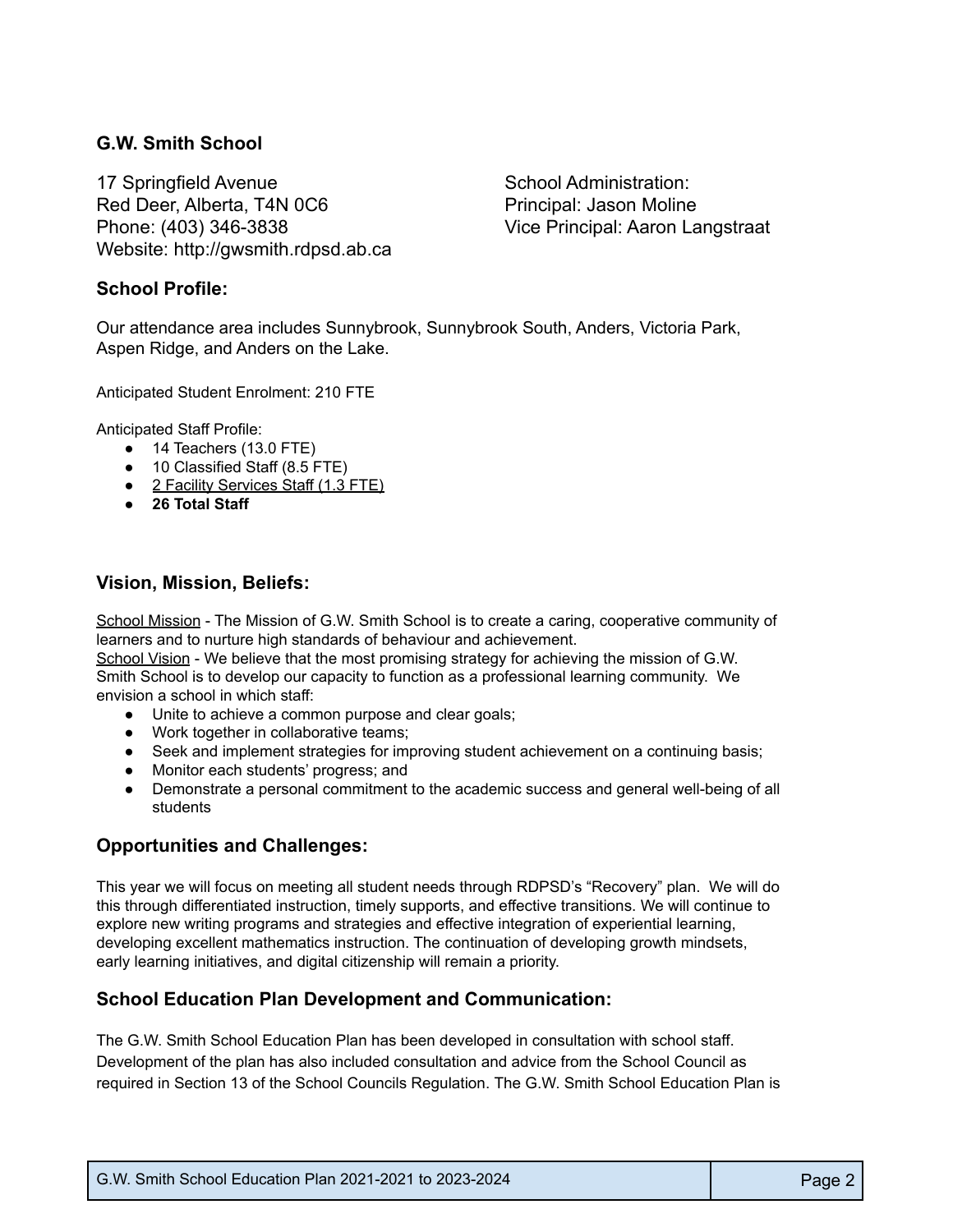available at the school and is posted on our website at: <http://gwsmith.rdpsd.ab.ca>

# **Alberta Education: School Accountability Pillar Report Card:**

#### **Accountability Pillar Overall Summary** 3-Year Plan - May 2020 **School: 4442 George Wilbert Smith School**



| <b>Measure Category</b>                                         | <b>Measure</b>                                 | <b>George Wilbert Smith School</b> |                                   |                        | Alberta                         |                                   |                        | <b>Measure Evaluation</b> |                               |                  |
|-----------------------------------------------------------------|------------------------------------------------|------------------------------------|-----------------------------------|------------------------|---------------------------------|-----------------------------------|------------------------|---------------------------|-------------------------------|------------------|
|                                                                 |                                                | <b>Current</b><br><b>Result</b>    | <b>Prev Year</b><br><b>Result</b> | Prev 3 Year<br>Average | <b>Current</b><br><b>Result</b> | <b>Prev Year</b><br><b>Result</b> | Prev 3 Year<br>Average | <b>Achievement</b>        | Improvement                   | Overall          |
| Safe and Caring Schools                                         | <b>Safe and Caring</b>                         | 95.4                               | 94.2                              | 96.0                   | 89.4                            | 89.0                              | 89.2                   | Very High                 | <b>Maintained</b>             | <b>Excellent</b> |
| Student Learning Opportunities                                  | <b>Program of Studies</b>                      | 85.5                               | 92.2                              | 92.1                   | 82.4                            | 82.2                              | 82.0                   | Very High                 | Maintained                    | <b>Excellent</b> |
|                                                                 | <b>Education Quality</b>                       | 96.1                               | 94.8                              | 96.1                   | 90.3                            | 90.2                              | 90.1                   | Very High                 | Maintained                    | <b>Excellent</b> |
|                                                                 | <b>Drop Out Rate</b>                           | n/a                                | n/a                               | n/a                    | 2.7                             | 2.6                               | 2.7                    | n/a                       | n/a                           | n/a              |
|                                                                 | High School Completion Rate (3 yr)             | n/a                                | n/a                               | n/a                    | 79.7                            | 79.1                              | 78.4                   | n/a                       | n/a                           | n/a              |
| Student Learning Achievement (Grades K-9)                       | <b>PAT: Acceptable</b>                         | n/a                                | n/a                               | n/a                    | 73.8                            | 73.6                              | 73.6                   | n/a                       | n/a                           | n/a              |
|                                                                 | <b>PAT: Excellence</b>                         | n/a                                | n/a                               | n/a                    | 20.6                            | 19.9                              | 19.6                   | n/a                       | n/a                           | n/a              |
| Student Learning Achievement (Grades 10-12)                     | Diploma: Acceptable                            | n/a                                | n/a                               | n/a                    | 83.6                            | 83.7                              | 83.1                   | n/a                       | n/a                           | n/a              |
|                                                                 | <b>Diploma: Excellence</b>                     | n/a                                | n/a                               | n/a                    | 24.0                            | 24.2                              | 22.5                   | n/a                       | n/a                           | n/a              |
|                                                                 | Diploma Exam Participation Rate (4+ Exams)     | n/a                                | n/a                               | n/a                    | 56.4                            | 56.3                              | 55.6                   | n/a                       | n/a                           | n/a              |
|                                                                 | <b>Rutherford Scholarship Eligibility Rate</b> | n/a                                | n/a                               | n/a                    | 66.6                            | 64.8                              | 63.5                   | n/a                       | n/a                           | n/a              |
| Preparation for Lifelong Learning, World of Work<br>Citizenship | <b>Transition Rate (6 yr)</b>                  | n/a                                | n/a                               | n/a                    | 60.1                            | 59.0                              | 58.5                   | n/a                       | n/a                           | n/a              |
|                                                                 | <b>Work Preparation</b>                        | 81.3                               | 77.3                              | 81.6                   | 84.1                            | 83.0                              | 82.7                   | High                      | Maintained                    | Good             |
|                                                                 | Citizenship                                    | 92.9                               | 93.6                              | 95.1                   | 83.3                            | 82.9                              | 83.2                   | Very High                 | Maintained                    | Excellent        |
| Parental Involvement                                            | <b>Parental Involvement</b>                    | 74.7                               | 80.9                              | 82.3                   | 81.8                            | 81.3                              | 81.2                   | Intermediate              | Maintained                    | Acceptable       |
| Continuous Improvement                                          | <b>School Improvement</b>                      | 93.4                               | 91.1                              | 85.5                   | 81.5                            | 81.0                              | 80.9                   | Very High                 | <b>Improved Significantly</b> | <b>Excellent</b> |

Notes:

1. Data values have been suppressed where the number of respondents/students is fewer than 6. Suppression is marked with an asterisk (\*).

2. Overall evaluations can only be calculated if both improvement and achievement evaluations are available.

3. Student participation in the survey was impacted between 2014 and 2017 due to the number of students responding through the OurSCHOOL/TTFM (Tell Them From Me) survey tool.

4. Aggregated PAT results are based upon a weighted average of percent meeting standards (Acceptable, Excellence). The weights are the number of students enrolled in each courses included: English Language Arts (Grades 6,

5. Participation in Provincial Achievement Tests was impacted by the fires in May to June 2016 and May to June 2019. Caution should be used when interpreting trends over time for the province and those school authorities a

6. Aggregated Diploma results are a weighted average of percent meeting standards (Acceptable, Excellence) on Diploma Examinations. The weights are the number of students writing the Diploma Examination for each course. Co

Language Arts 30-1, English Language Arts 30-2, French Language Arts 30-1, Français 30-1, Mathematics 30-1, Mathematics 30-2, Chemistry 30, Physics 30, Biology 30, Science 30, Social Studies 30-1, Social Studies 30-2, Chem

7. Participation in Diploma Examinations was impacted by the fires in May to June 2016 and May to June 2019. Caution should be used when interpreting trends over time for the province and those school authorities affected

8. Weighting of school-awarded marks in diploma courses increased from 50% to 70% in the 2015/16 school year. Caution should be used when interpreting trends over time.

9. 2016 results for the 3-year High School Completion and Diploma Examination Participation Rates have been adjusted to reflect the correction of the Grade 10 cohort.

10. Improvement evaluations are not calculated for school and school authority Drop Out and Rutherford Scholarship Eligibility rates. Starting in 2019, an updated methodology was applied to more accurately attribute result programming from more than one provider within a school year. Caution should be used when interpreting school and school authority results over time.

ReportGenerated:Apr25,2020 LockedwithSuppressionforMay2020

ReportVersion1.0 DataCurrentasofMar29,2020

 $\overline{2}$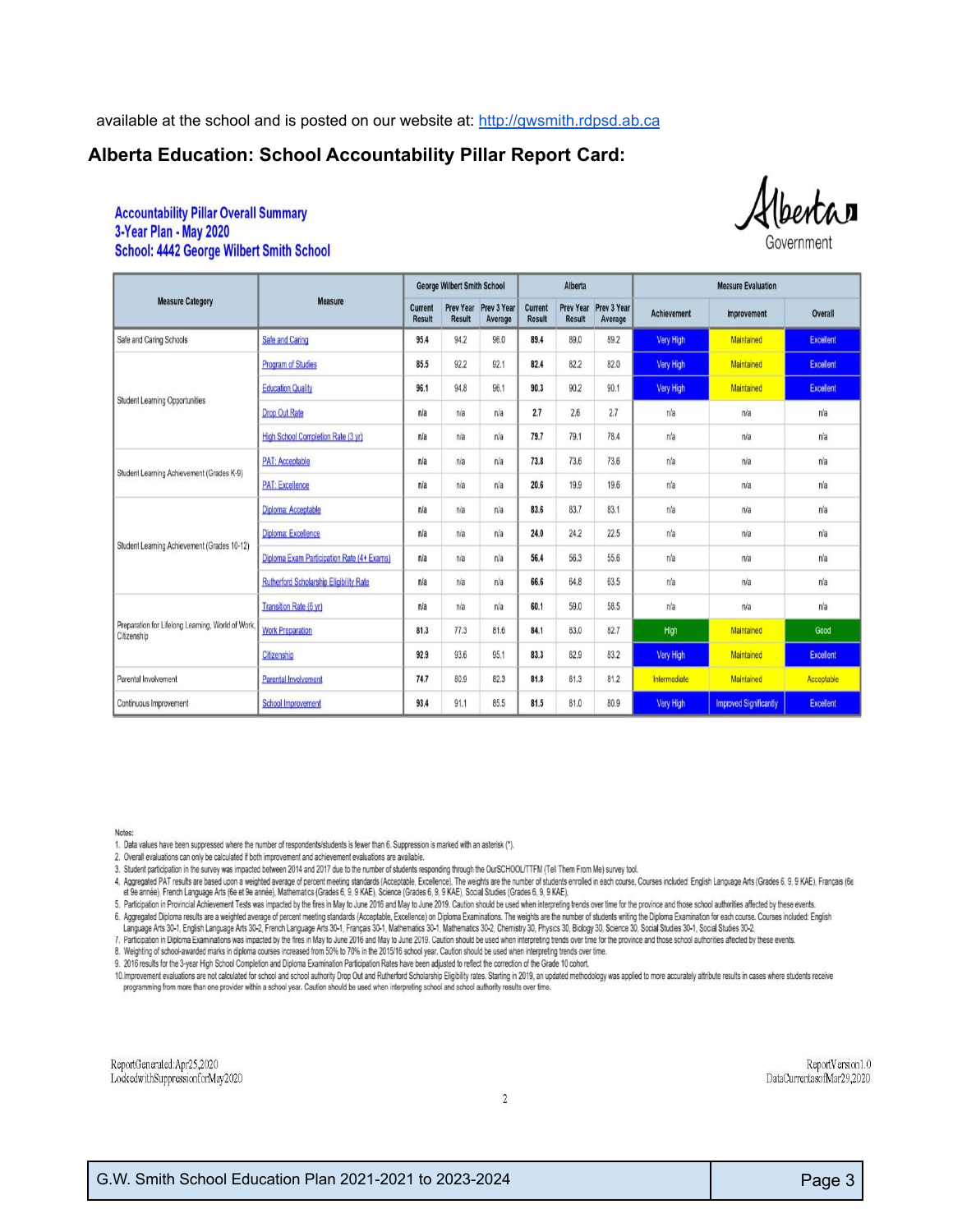# **Outcomes, Strategies, and Performance Measures:**

| <b>Priority</b>                            | <b>Throughline Priority</b><br>(This outcome stretches across all three priority areas.)                                                                                                                                                                                                                                                                                                                                                                    |  |  |  |
|--------------------------------------------|-------------------------------------------------------------------------------------------------------------------------------------------------------------------------------------------------------------------------------------------------------------------------------------------------------------------------------------------------------------------------------------------------------------------------------------------------------------|--|--|--|
| <b>Outcomes</b><br>and<br>Goals/Strategies | All learners are supported in their academic, behavioural, social and emotional<br>well-being.<br>By the end of June, 2022, all identified learners, families, and staff will be provided support from<br>Division and School-based Learning Support Teams, as part of the implementation of the Red Deer<br>Public Schools COVID-19 Recovery Plan.<br>PD days will have time focussed on an approach to recovery particularly in LA and math.<br>$\bullet$ |  |  |  |
| Performance<br><b>Measures</b>             | Overall percentage of students and parents who feel students receive the help and support they<br>require at school. (RDP)<br>Overall percentage of students and parents who feel students are cared for and accepted at school.<br>(RDP)<br>Overall percentage of students and parents who feel students feel connected and have a sense of<br>belonging at school. (RDP)                                                                                  |  |  |  |

| <b>Priority</b>                            | <b>Literacy And Numeracy</b><br>refers to the ability of students to effectively and confidently work with words and<br>numbers.                                                                                                                                                                                                                                                                                                                                                                                                                                                                                                                                                                                                                                                                                                                                                                                                 |
|--------------------------------------------|----------------------------------------------------------------------------------------------------------------------------------------------------------------------------------------------------------------------------------------------------------------------------------------------------------------------------------------------------------------------------------------------------------------------------------------------------------------------------------------------------------------------------------------------------------------------------------------------------------------------------------------------------------------------------------------------------------------------------------------------------------------------------------------------------------------------------------------------------------------------------------------------------------------------------------|
| <b>Outcomes</b><br>and<br>Goals/Strategies | Each learner is proficient in the areas of reading, writing, speaking and listening.<br>Each learner is proficient in the areas of reasoning and applying numerical concepts.<br>By June 30th, 2022 all Kindergarten to Grade 5 Teachers will have the knowledge, skills and<br>attitudes required to implement the new English Language Arts and Mathematics K-6<br>Curriculum.<br>By May, 2022, all Grade 1-5 teachers will determine each student's grade level proficiency, in<br>writing, by utilizing a common and calibrated assessment (Highest Level of Achievement Test -<br>HLAT).<br>Continue the enactment of the District's Literacy Framework, with a focus on Fountas & Pinnell<br>benchmarking and the ongoing improvement of reading and writing skills.<br>Continue to implement opportunities for increased parental involvement to support literacy<br>$\bullet$<br>and numeracy at school and in the home. |
| Performance<br><b>Measures</b>             | Percentage of students in Grades 1 to 5 who are reading/writing within one year of grade<br>$\bullet$<br>level. (RDP)<br>Survey result scores for literacy satisfaction by students, parents and staff. (RDP)<br>$\bullet$<br>Percentage of students in Grades 2-5 who are numerate within one year of grade level, as<br>$\bullet$<br>reported through the Math Intervention/Programming Instrument. (GWS)                                                                                                                                                                                                                                                                                                                                                                                                                                                                                                                      |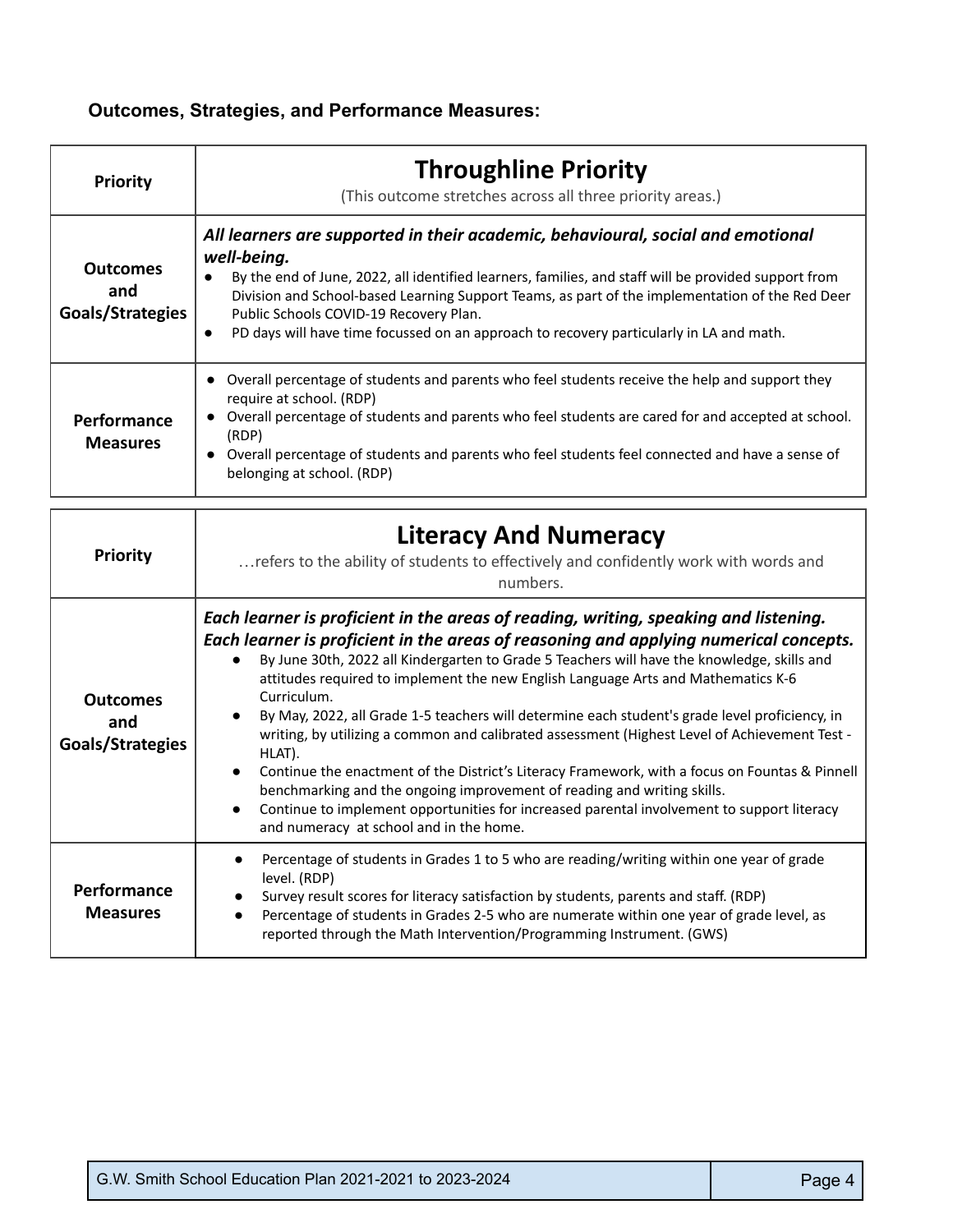| <b>Priority</b>                            | Equity<br>ensures fairness for all students through: Excellence in instruction, Support for students, and<br>a Reduction of barriers.                                                                                                                                                                                                                                                                                                                                                                                                                                                                                                                                                                                                                                                                                                                                                                                                                                                                                                                                                                                                                                                                                                                                                                                                                                                                                                                                                                                                                |
|--------------------------------------------|------------------------------------------------------------------------------------------------------------------------------------------------------------------------------------------------------------------------------------------------------------------------------------------------------------------------------------------------------------------------------------------------------------------------------------------------------------------------------------------------------------------------------------------------------------------------------------------------------------------------------------------------------------------------------------------------------------------------------------------------------------------------------------------------------------------------------------------------------------------------------------------------------------------------------------------------------------------------------------------------------------------------------------------------------------------------------------------------------------------------------------------------------------------------------------------------------------------------------------------------------------------------------------------------------------------------------------------------------------------------------------------------------------------------------------------------------------------------------------------------------------------------------------------------------|
| <b>Outcomes</b><br>and<br>Goals/Strategies | All learning and work environments within Red Deer Public Schools are inclusive,<br>respectful, safe, caring and free of discrimination and harassment.<br>By February 28th, 2022, Red Deer Public Schools will develop a Board Policy to address bullying,<br>discrimination and harassment that will, in turn, be implemented into practice by all schools<br>(Welcoming, safe, caring, inclusive and respectful learning environments),<br>By January 31st, 2022, Red Deer Public Schools will compile data gathered by all schools, through<br>their consultation with parents and students, regarding how students see themselves represented<br>in the larger school context.<br>Students are able to access the supports and services they need to achieve success<br>through the reduction of barriers.<br>Continue to enact the "Valuing Mental Health" initiative, focusing on developing mental health<br>literacy amongst staff and providing focus on RDPSD's RECOVERY Initiative.<br>Implement the Grade K to 5 universal approach to the delivery of the Health and Life Skills<br>curriculum and provide more information for parents.<br>Continue to support positive behaviours through developing independence, growth mindset<br>strategies, and self regulation strategies.<br>Continue to utilize the School Learning Support Team model and provide structured opportunities<br>for collaboration and staff learning, to explore ways to maximize the support offered to students in<br>order for them to experience success. |
| Performance<br><b>Measures</b>             | Overall agreement that students are safe at school and learning the importance of caring. (AE)<br>Overall agreement that students model the characteristics of active citizenship. (AE)<br>Overall compilation of student survey data gathered in order to determine the "base level" of<br>student satisfaction.(AE)                                                                                                                                                                                                                                                                                                                                                                                                                                                                                                                                                                                                                                                                                                                                                                                                                                                                                                                                                                                                                                                                                                                                                                                                                                |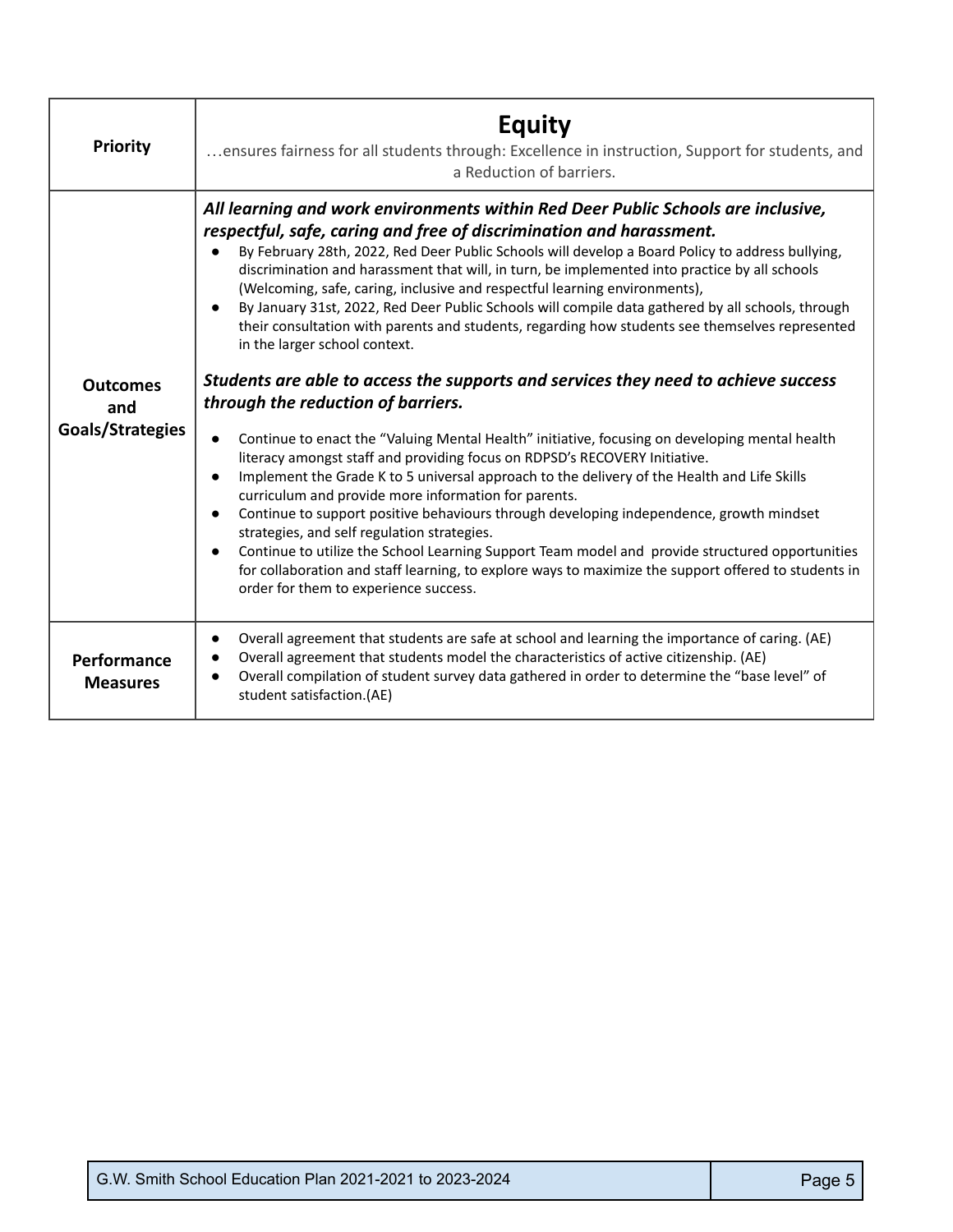| <b>Priority</b>                            | <b>Student Success And Completion</b><br>is the successful journey students experience from early learning, through all grades, to<br>high school completion, and beyond.                                                                                                                                                                                                                                                                                                                                                                                                                                                                                                                                                                                                                                                                                                                                                                                                                                                                                                                                                                                                                                                                                                                                                                                                                                                                                                                                                                                                                                                                                                                                                                                                                                                            |
|--------------------------------------------|--------------------------------------------------------------------------------------------------------------------------------------------------------------------------------------------------------------------------------------------------------------------------------------------------------------------------------------------------------------------------------------------------------------------------------------------------------------------------------------------------------------------------------------------------------------------------------------------------------------------------------------------------------------------------------------------------------------------------------------------------------------------------------------------------------------------------------------------------------------------------------------------------------------------------------------------------------------------------------------------------------------------------------------------------------------------------------------------------------------------------------------------------------------------------------------------------------------------------------------------------------------------------------------------------------------------------------------------------------------------------------------------------------------------------------------------------------------------------------------------------------------------------------------------------------------------------------------------------------------------------------------------------------------------------------------------------------------------------------------------------------------------------------------------------------------------------------------|
| <b>Outcomes</b><br>and<br>Goals/Strategies | Through an emphasis on inclusivity and differentiation, all staff have the ability to<br>meet the learning needs of all students through excellent instruction.<br>By June 30th, 2022 all Kindergarten to Grade 5 teachers will have the knowledge, skills and<br>attitudes required to implement the new Science, Social Studies, Fine Arts, and Health &<br>Wellness K-6 Curriculum.<br>By June 30th, 2022 all Kindergarten to Grade 5 teachers will be able to identify and implement<br>universal and targeted differentiation, adaptation, and modification aligned with the new<br>Kindergarten to Grade 5 curriculum in their lessons to support inclusion of all learner profiles in<br>their classroom.<br>By June 30th, 2022 Kindergarten to Grade 5 teachers will have spent time planning<br>opportunities for all students to develop a knowledge and understanding of, and respect for,<br>the histories, cultures, languages, contributions, perspectives, experiences and contemporary<br>contexts of First Nations, Métis and Inuit.<br>Utilize the Pyramid of Support model to focus on improving attendance for identified students.<br>Monitor and respond to student progress throughout each reporting period.<br>Red Deer Public Schools will provide the best alternative programming for students.<br>By March 31st, 2022, Red Deer Public Schools will develop and implement a detailed plan regarding<br>$\bullet$<br>alternative pathways for middle school and high school programming.<br>The six core values for learning and life (Respectful, Curious, Responsible,<br>Collaborative, Resilient, and Healthy) will permeate the culture of Red Deer Public<br>Schools.<br>By the end of May, 2022, GW Smith will celebrate students for demonstrating the six core<br>values for learning and life. |
| Performance<br><b>Measures</b>             | Overall percentage of stakeholders indicating that their school and schools in their jurisdiction have<br>improved or stayed the same the last three years. (AE)<br>Overall percentage of students meeting grade level expectations in their core subject areas. (RDP)<br>Overall satisfaction with the quality of basic education. (AE)<br>Overall percentage of students and parents who feel students are prepared for the next grade<br>level, who feel students will complete high school, and who feel students have a plan for life<br>beyond high school. (RDP)<br>Overall percentage of staff, students and parents who feel schools are demonstrating the six core<br>values for learning and life (Respectful, Curious, Responsible, Collaborative, Resilient, and Healthy).<br>(RDP)                                                                                                                                                                                                                                                                                                                                                                                                                                                                                                                                                                                                                                                                                                                                                                                                                                                                                                                                                                                                                                     |